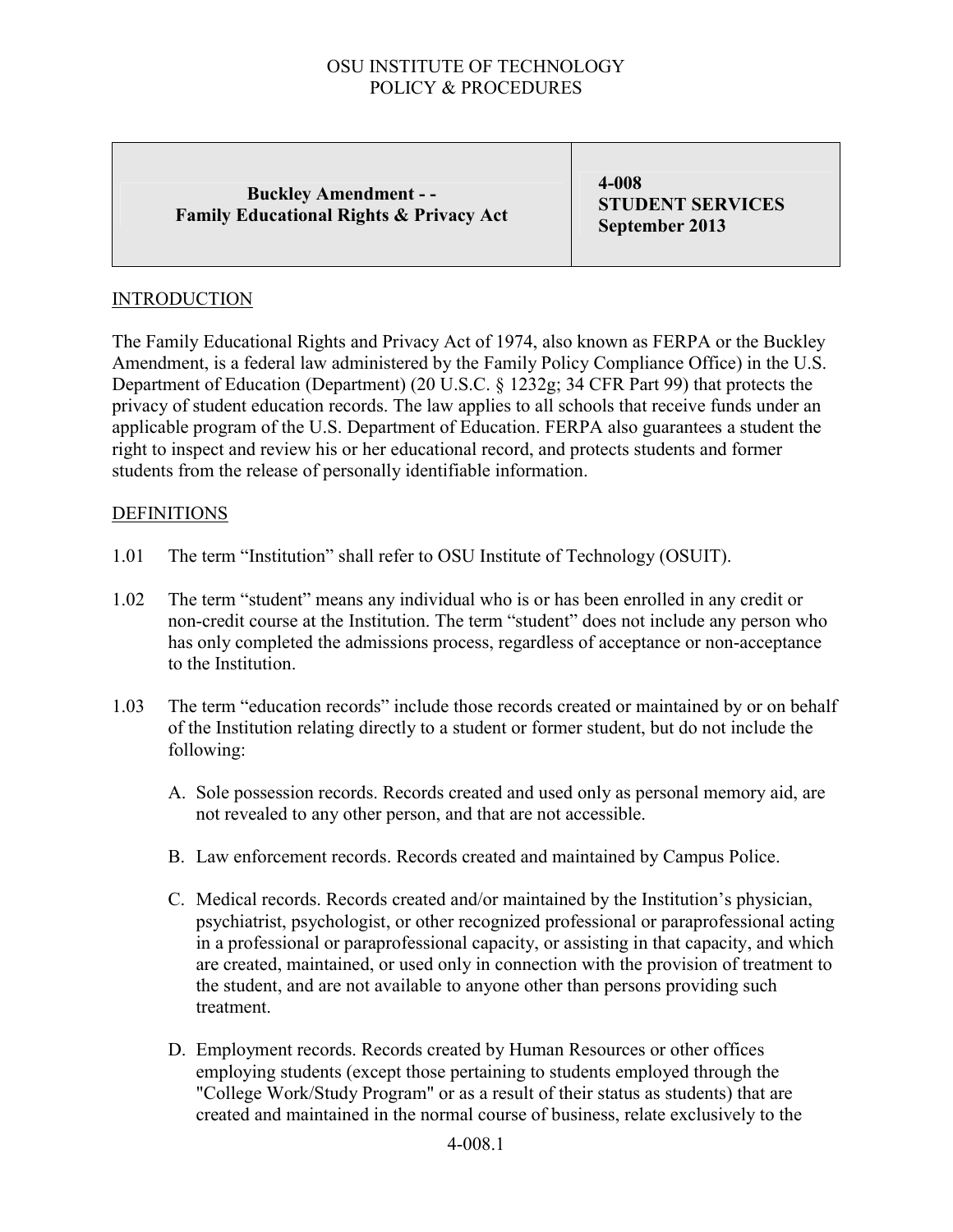individual in his or her capacity as an employee, and are not available for use for any other purpose.

- E. Former student records. Records containing only information that relates to a person after that person has ceased to be enrolled as a student at the Institution and that does not relate to the person as an enrolled student at the university. An example would be information concerning the accomplishment of alumni.
- 1.04 The term "school official." A school official generally includes professors, instructors, administrators, health staff, counselors, attorneys, clerical staff, trustees, members of committees and disciplinary boards, certain contractors, volunteers, the Board of Regents for the Oklahoma Agricultural and Mechanical Colleges, parties to whom the Institution has outsourced institutional services or functions, or others as deemed appropriate by the Institution.
- 1.05 The term "directory information" is defined as information contained in the education records of a student that would not generally be considered harmful or an invasion of privacy if disclosed.
- 1.06 The term "legitimate educational interest" is defined as an interest which results from the duties officially assigned to a school official and which are related to such a school official's responsibility for facilitating the student's development.

### **POLICY**

- 2.01 The Institution shall inform students of their FERPA rights each year.
- 2.02 Current and former students and parents of students, where appropriate, have the right to review educational records maintained about the student by the institution, except for material to which the student has waived right to access or for material specifically determined to be confidential by law.
- 2.03 Information contained in educational records is confidential but may be reviewed by school officials who have a legitimate educational interest in the student without prior consent of the student. School officials may have legitimate educational interests both in students who are currently enrolled and in those no longer enrolled.
- 2.04 FERPA permits a school to disclose directory information without consent of the student if the school has given public notice of the types of information it has designated as directory information. A student may formally request that such information be kept confidential. Such requests for confidentiality of directory information remain in effect only for one year at a time (i.e., the request must be renewed each year and applies to all categories of directory information; students may not specify that only some of the items be kept confidential).
- 2.05 A student may request to the Registrar to view his or her educational records. Upon receipt of such request, the Institution must comply within 45 days.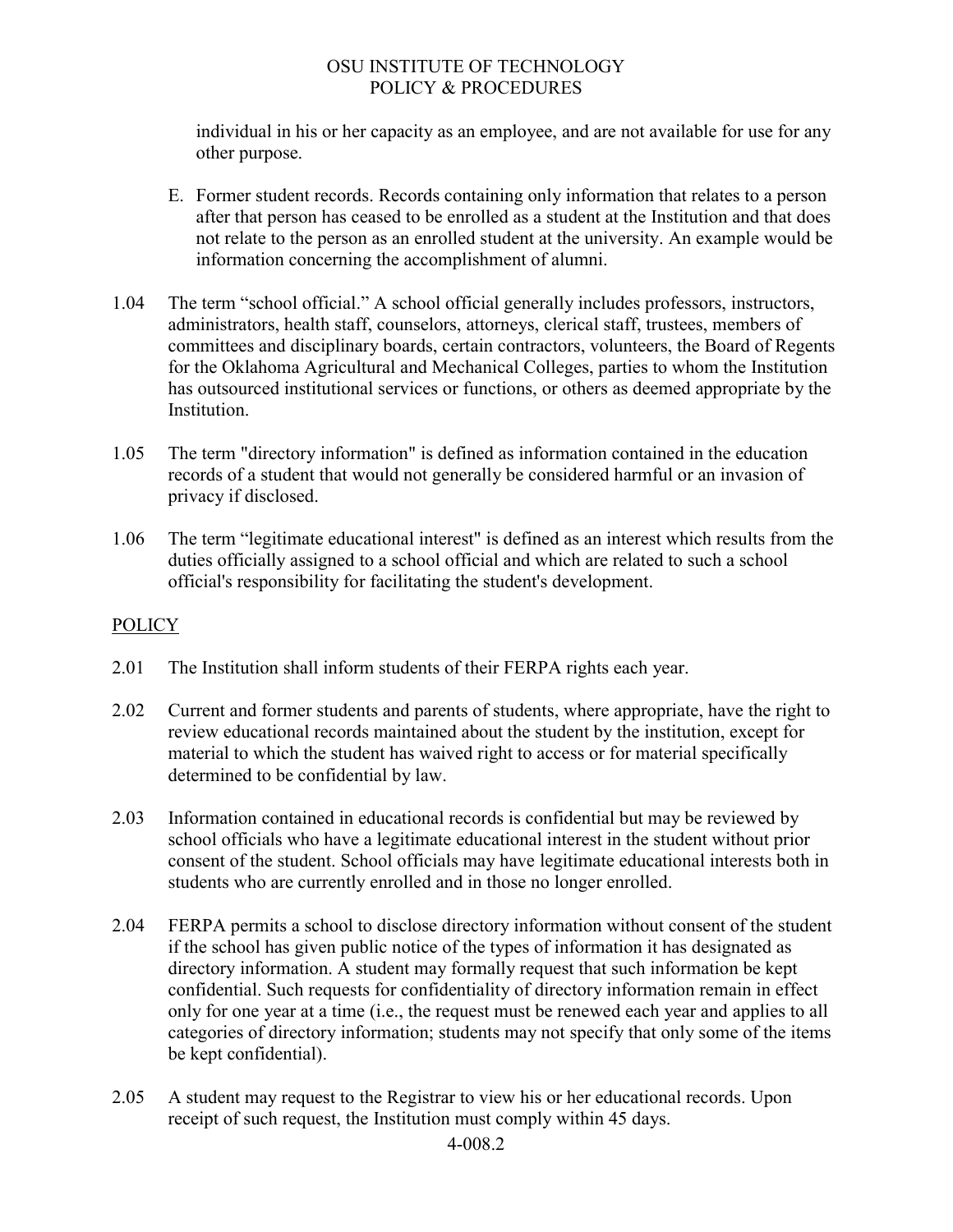- 2.06 A student may request to the Registrar to obtain copies of his or her educational records. Upon receipt of such request, the Institution must comply within 45 days unless the student has an outstanding obligation to the Institution. The Institution reserves the right to suspend distributing copies to the student until the student has removed any outstanding obligation to the Institution. The Institution reserves the right to charge for costs incurred to provide this service as long as the charge imposed would not effectively prevent the student from exercising the right to inspect and review the student's education records (99.11).
- 2.07 Records may be requested by any party according to Oklahoma's Open Records Law or other off-campus parties for information from educational records. Such requests shall be handled through the Executive Vice President's Office. A record of non-routine disclosure of personally identifiable information (i.e., disclosure to persons other than school officials who have a legitimate educational interest in the student) shall be maintained in each student's file, and such a record may be reviewed by the student.
- 2.08 A student may challenge the content of his or her education record if such records are believed to be inaccurate, misleading, or in violation of the privacy or other rights of the student.
- 2.09 The Institution may release directory-type information of students, at least 17 years of age who are registered for at least one credit, upon request from a representative of the Department of Defense for military recruiting purposes. This release of information is approved under the Solomon Amendment (for more information visit AACRAO's website at [www.aacrao.org/compliance/solomon/index.cfm](http://www.aacrao.org/compliance/solomon/index.cfm)).

#### PROCEDURES

- 3.01 Each year the Registrar shall publicly notify students of their right to review their own educational records. This information will be available via the academic catalog, student handbook, and/or any other means deemed appropriate by the Institution.
- 3.02 Parents or other parties may be given permission by the student to review educational records of the student.
	- A. The student must submit a "Student Consent for Release" form to the Registrar's Office, naming a parent and/or other designee(s) to whom information may be released.
	- B. A parent or legal guardian may have access to a student's educational records without the student's consent if the parent or guardian submits a notarized Affidavit of Eligibility to the Registrar's Office.
- 3.03 A school official may ask for education information from the Registrar's Office. This request does not have to be in writing. Any information given for use by a school official is also governed and/or restricted by FERPA policies. In those cases where a student or a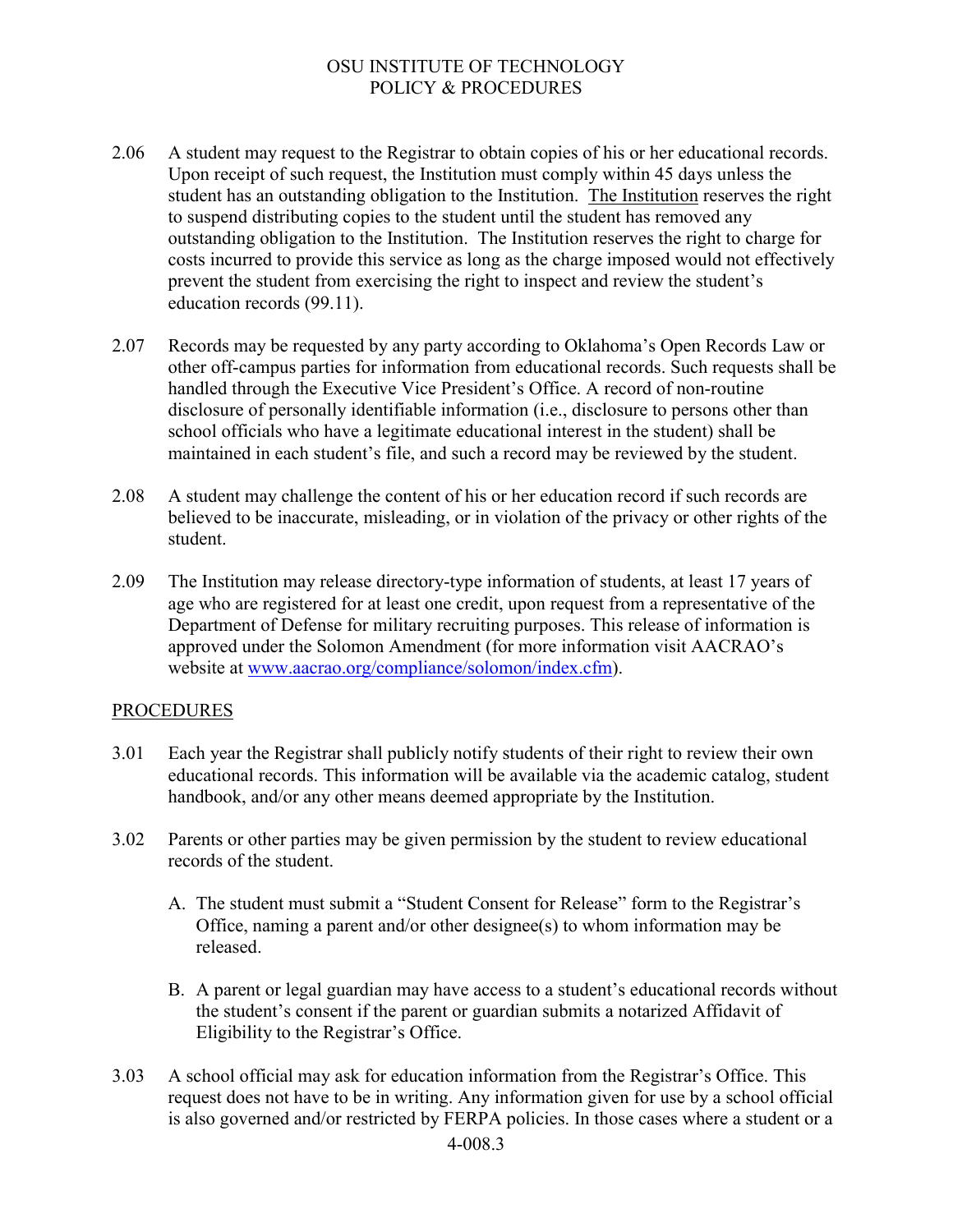former student requests a school official to release personally identifiable information, the student shall provide written authorization or appropriate forms according to previous policy (see Sections 2.05 and 2.06).

- 3.04 Directory information consists of the following information and is subject to change provided the change is effective only at the subsequent year (i.e., fall term) and provided the change(s) is/are appropriately publicized.
	- A. Student's name, local and permanent address or hometown
	- B. Student's telephone number and electronic (email) address assigned/provided by OSUIT or provided to OSUIT by the student
	- C. Student's year of birth
	- D. Program(s) of study engaged
	- E. Dates of attendance at OSUIT
	- F. Degrees, honors and awards granted or received and dates granted or received
	- G. Academic classification such as freshman, sophomore, etc.
	- H. Status (full-time/part-time)
	- I. Most recent educational institution previously attended
	- J. Advisor
	- K. Participation in official organizations and activities
	- L. Parents' names and addresses (city, state and zip only)
- 3.05 A student must submit written request of non-disclosure of directory information while in attendance at the Institution.
	- A. The request is in effect for one (1) year from the date of the request.
	- B. The Institution may hold the request effective longer than one (1) year.
	- C. The 2009 regulations (99.37.c) state that even under a non-disclosure request, a student may not remain anonymous in a classroom setting regardless of delivery method of the course. Disclosure of personal information (such as student name and email address, etc.), as required by the instructor, may be released in order to conduct class activities.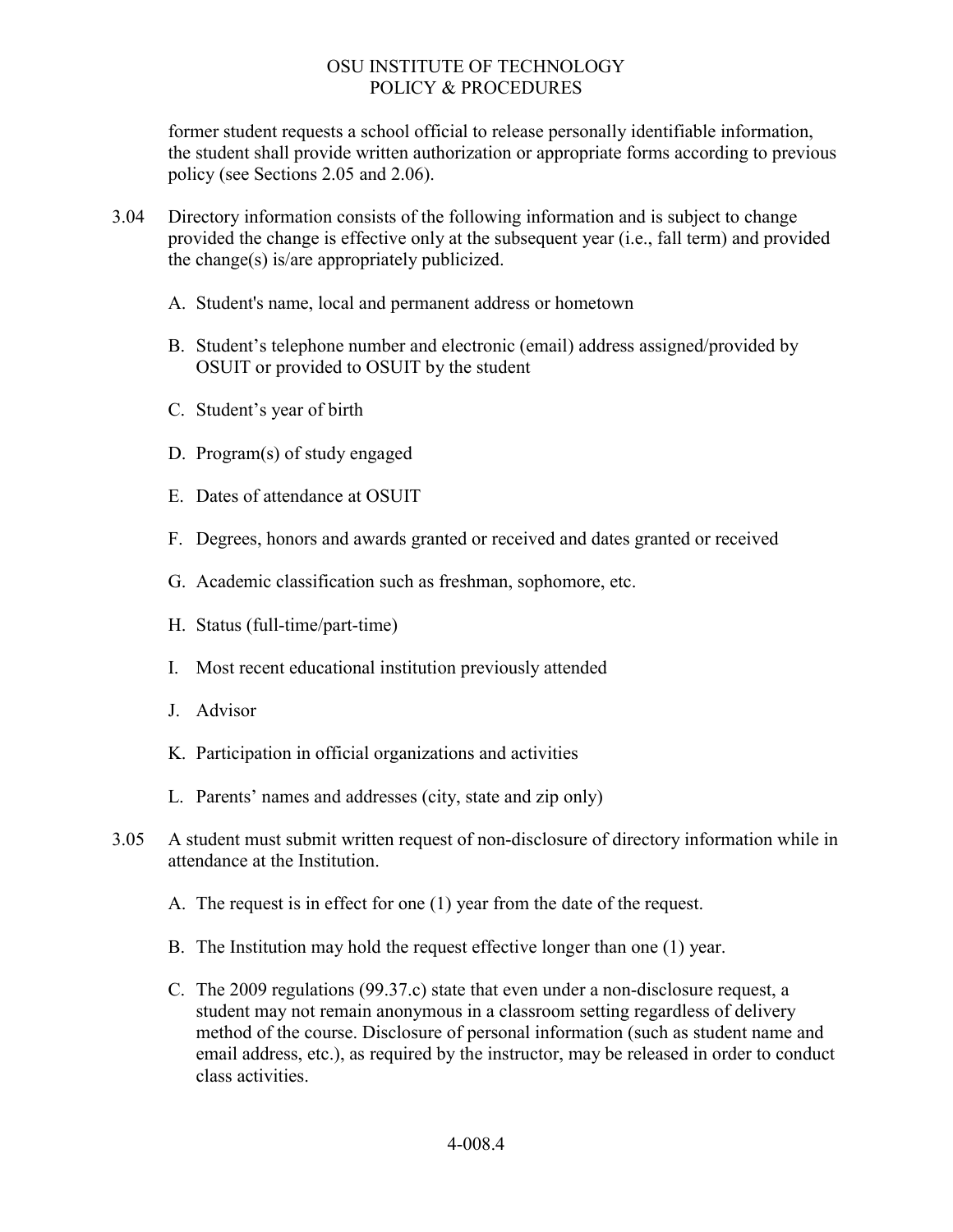- 3.06 A student may submit a written request to the Registrar's Office to view his or her education records. The Registrar's Office has 45 days to comply with the request, providing a place to view those records.
	- A. The staff member will verify the student's or eligible requester's identity.
	- B. The staff member will review the appropriate educational record and redact any material that may personally identify another student. No material shall be removed to which the student has right of access.
	- C. The staff member may request that the student make an appointment to review the record, with such appointment being within the legal maximum period of forty-five (45) days. No reason for the delay needs to be given.
	- D. The student shall review the record in the office under the supervision of the office staff, and under no circumstances shall the student remove or alter any part of the record.
	- E. In cases where the student is not within a reasonable commute (50 miles), the Registrar's Office is responsible for finding a satisfactory means of access to the student via an appropriate third party or other academic institution with the records being subject to the same FERPA restrictions and liberties.
- 3.07 A student who wants a copy of his or her information contained in the educational record shall make such a request in writing to the Registrar's Office. The request shall clearly identify what material is to be copied. Fees for copies are as follows: copies of transcripts shall be provided at the rate established by the Registrar for all such requests; copies of other records shall be provided at a per page rate equal to that established for photocopy machines housed in the Library.
	- A. The staff member will verify the student's or eligible requester's identity.
	- B. The staff member will review the appropriate educational record and redact any material that may personally identify another student. No material shall be removed to which the student has right of access.
	- C. The staff member will copy and send the record according the student's request within the legal maximum period of forty-five (45) days, barring the student having any outstanding obligation.
- 3.08 All requests for educational records from via Oklahoma's Open Records Law or other interested off-campus parties shall contact the Office of the Executive Vice President for release of information. The request shall be made in writing on the appropriate form provided by said office. If personally identifiable information is released from the educational record to individuals or parties (other than those for whom recordkeeping requirements are not mandated), a record shall be kept of who requested the material,